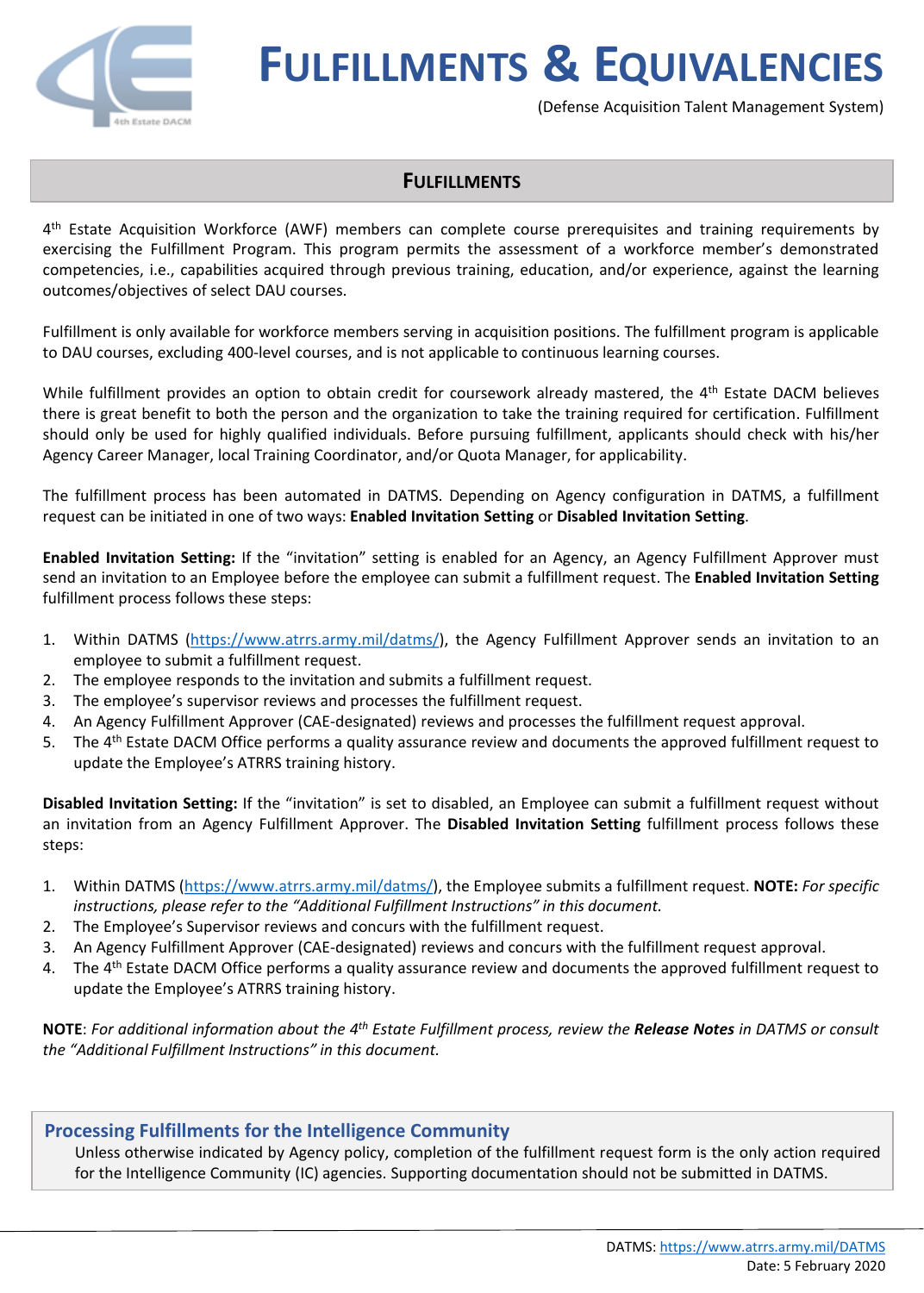

(Defense Acquisition Talent Management System)

## **ADDITIONAL FULFILLMENT INSTRUCTIONS: LOCATE FULFILLMENT GUIDES**

Fulfillment Guides for DAU courses can be accessed directly in DAU or as a link from DATMS. These guides contain the specific course objectives that must be addressed within a submitted fulfillment package. AWF members will need to show how their education, alternative training, and/or experience ensures they have met each course objective. Instructions to view the Fulfillment Guides are listed below.

#### **Option 1: Directly from DAU**

- 1.Navigate to icatalog.dau.edu and click the "Fulfillment" link in the **Alternate Means for Course Credit** section.
- 2. Locate and click the "Student Course Materials" link towards the bottom of the page.
- 3. Locate and click the **Course ID** for the course you wish to fulfill.
- 4. From the left side navigation, click the "Fulfillment Guide" link.
- 5. In the Fulfillment Guide screen, click the "Fulfillment Guide" link to view the course learning objectives that should be addressed within the submitted fulfillment request.

#### **Option 2: Link from DATMS**

- 1. Login to DATMS (<https://www.atrrs.army.mil/datms>) with your CAC.
- 2.Navigate to **My Career | My Fulfillment.**
- 3. Click the **Add Fulfillment Request** button.
- 4. Select a course from the drop-down list and click the **Create Request** button.
- 5. In the Fulfillment Request screen, click the "[Course ID] Fulfillment Guide" link, e.g., BCF 110 Fulfillment Guide, etc., to view the course learning objectives to address in the fulfillment request.

## **ADDITIONAL FULFILLMENT INSTRUCTIONS: SUBMIT A FULFILLMENT REQUEST**

Best Practice: To save time, ensure all your documents, e.g., certificates, resumes, etc., are ready and available *prior to completing the instructions on how to submit a fulfillment request. Please review "Fulfillment Guidance and Examples" in this document prior to writing your fulfillment justifications.*

- 1. Login to DATMS (<https://www.atrrs.army.mil/datms>) with your CAC.
- 2. Navigate to **My Career | My Fulfillment.**
- 3. Click the **Add Fulfillment Request** button.
- 4. Select a course from the drop-down list and click the **Create Request** button.
- 5. In the **Fulfillment Request** screen, click the "attach supporting documentation" link and follow your browser's instructions to select and upload files.
- 6. Once the document is uploaded, click the appropriate **Document Label** from the drop-down list.
- 7. Enter comments in the **Document Description** text box.

| <b>Attach Supporting Documentation</b>                                                               |                                                                                                                                                                                      |
|------------------------------------------------------------------------------------------------------|--------------------------------------------------------------------------------------------------------------------------------------------------------------------------------------|
| <b>Attach Supporting Documentation</b>                                                               |                                                                                                                                                                                      |
| enter your Document Description. Finally, click Attach Document to add the document to your request. | Please click the Choose File button to select a document for upload. Valid files types are PDF, DOC, DOCX, JPG and GIF. Once the file has been selected, choose a Document Label and |
| Select a Documents                                                                                   | Document Label*<br>Other<br>▼                                                                                                                                                        |
| <b>Choose File</b>                                                                                   |                                                                                                                                                                                      |
| <b>EmotionalIntelligence_Description.pdf</b><br>49.8 KB                                              | NOTE: "Document Label" and "Document                                                                                                                                                 |
| <b>Document Description* (kg</b>                                                                     | Description" are required fields and must be<br>completed for each uploaded document before                                                                                          |
| Information re: training objectives                                                                  | clicking the Attach Document button.                                                                                                                                                 |
|                                                                                                      |                                                                                                                                                                                      |
| <b>Attach Document</b>                                                                               |                                                                                                                                                                                      |

- 8. Click the **Attach Document** button. Repeat Steps 5-8 until all documents have been uploaded. A maximum of five (5) documents can be uploaded for each fulfillment request.
- 9. Enter remarks in the **Employee Remarks** text box, if needed.
- 10. Click the **Submit Request** button. System-generated notification text will display to confirm you have successfully submitted the fulfillment request.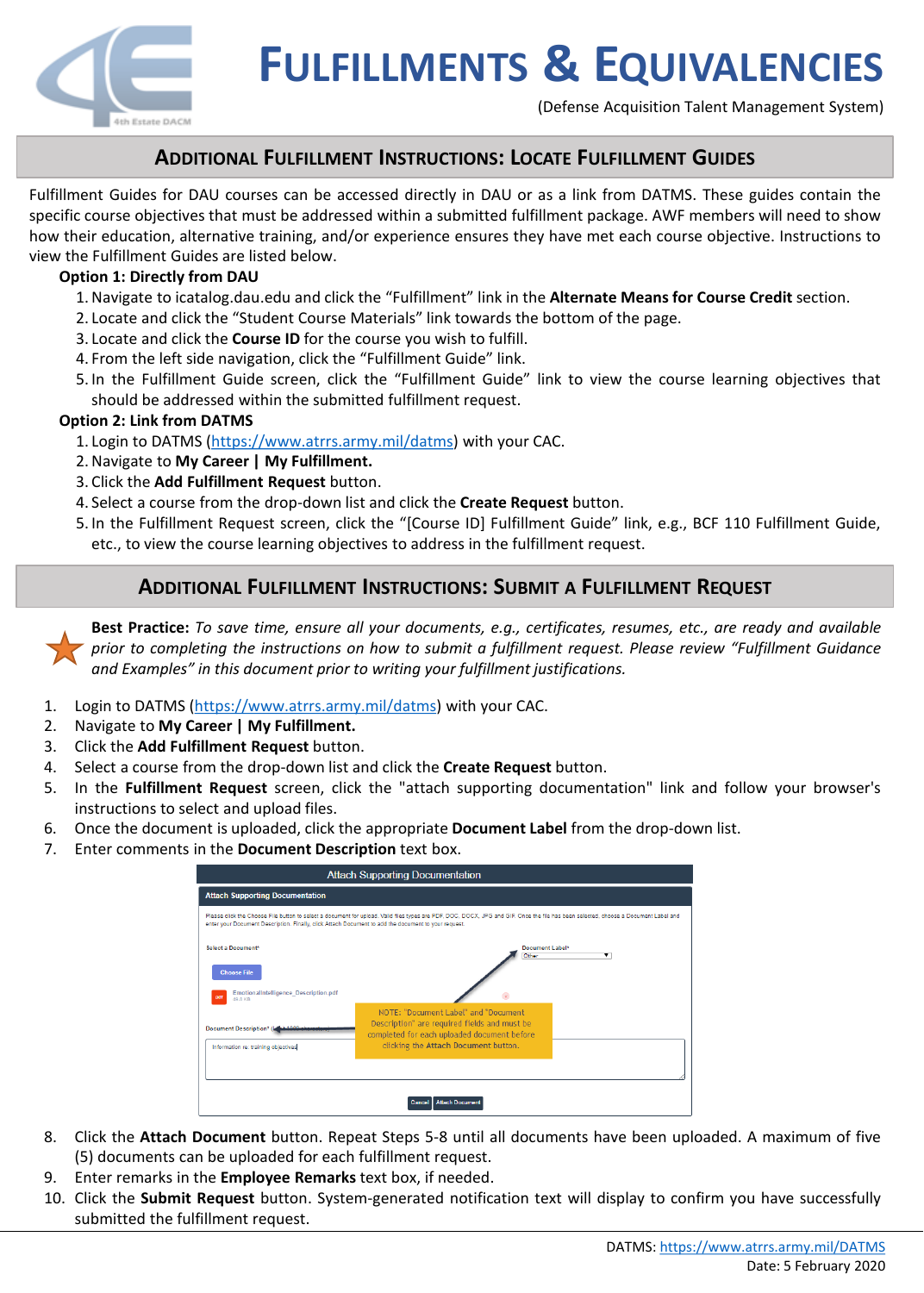

(Defense Acquisition Talent Management System)

### **FULFILLMENT GUIDANCE AND EXAMPLES**

A Fulfillment package includes a self-assessment that describes how each learning objective was achieved through experience, education, alternative training, or any combination of the three. Justifications should include the **How**, **Where**, and **When** the learning objective was met. For example, if obtained through experience, identify the assignment, assignment dates and specific duties. Where possible, acquisition workforce members should cite the types of behaviors they perform on the job that demonstrate the specific competency and are observable by others. If met through education, identify the course(s) and the competencies obtained in those courses that relate to each learning objective.

### **Example #1: Experience-Based Fulfillment Justification (Course ACQ 203 – Competency: Develop portions of a source selection plan, including source selection criteria)**

*As both the Deputy Chief of Contracting (20XX-20XX) and the Director of Contracting (20XX-20XX) for XXX, I served as the Source Selection Authority (SSA) for many high dollar acquisitions. As the SSA, I was responsible for reviewing and approving the source selection plans to include the selection criteria.*

*• A specific example of developing a source selection plan is my direct involvement in establishing the source selection criteria for a \$XXXM Multiple-Award Indefinite Order/Indefinite Quantity (IDIQ) for Multi-Functional Devices (MFDs). I also served as the SSA for this acquisition. As SSA I was responsible for reviewing and approving all evaluation criteria to ensure it was fair and equitable to the vendor base; as well as adequate to protect the government. I utilized the DoD source selection guide to ensure compliance and standardization with DoD requirements.* 

*• The plan I developed involved assigning roles to my IPT, developing criteria to assess each proposal and identifying methods of pre-solicitation communication with defense contractors. The evaluation criteria used to evaluate proposals consisted of the factors and sub-factors that reflected the areas of importance to my organization's charter. Through the evaluation factors, my team and I were able to assess the similarities and differences and strengths and weaknesses of competing proposals and, ultimately, use that assessment in making a sound source selection decision. Ultimately we agreed on a well-integrated evaluation scheme which provided consistency, discipline, and rationality to the source selection process.*

### **Example #2: Education-Based Fulfillment Justification (Course: CON 170 – Competency: Given acquisition situations, determine an appropriate contracting strategy, including the contract type and other incentives)**

*When completing the M.S. in Government Contracting Program, I had several courses that discussed contracting* strategy and the type of contract incentives that should be used to achieve the best acquisition outcome for the *government. One of these courses was titled 'Formation of Government Contracts', the competencies being* fulfilled were also covered and discussed in my 'Pricing of Government Contracts' course. A copy of each course *description has been attached.*

### **Example #3: Alternative Training-Based Fulfillment Justification (Course: ACQ 101 – Competency: Recognize the nature of team interaction, its principles phases, and how teams arrive at better solutions)**

*While at the Department of Homeland Security, I completed AQN 101 Systems Acquisition, which is similar to ACQ 101, but does not have a DoD focus (it is focused on Department of Homeland Security Acquisitions). This course covered the nature of team interaction, including the role of Integrated Product Teams, team decision making, and the five stages of team development. A copy of the course description is attached as supporting documentation.*

**Note:** While the AQN course is similar to ACQ 101 in this case, some of the DoD specific competencies in ACQ 101 would not have been covered in ACQ 101. For example the competency "Identify the major institutions, key players, and acquisitions categories (ACATs) in the defense acquisition process" would likely not have been covered in AQN 101.